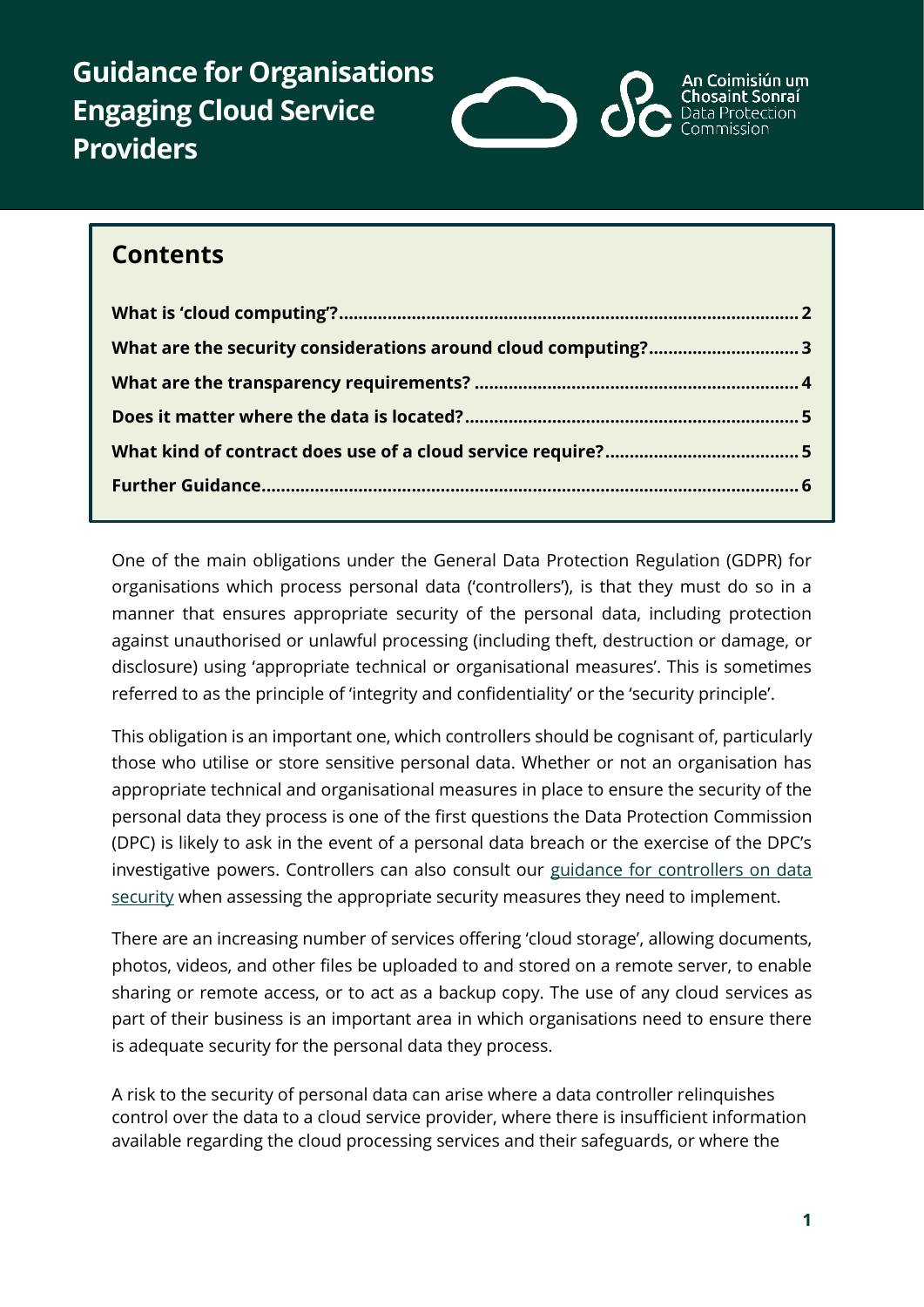cloud provider cannot adequately support the data controller's obligations or data subjects' rights.

A data controller must remain in control of the personal data it collects when it subcontracts the processing to a cloud provider. A key element of control is to ensure the **security** of the data. Controllers (both clients and cloud service providers) also need to be **transparent** about the processing of personal data. Important for both control and security is the **location** of the data. A related issue is also the requirement for a **written contract**.

## <span id="page-1-0"></span>**What is 'cloud computing'?**

People often mean different things when they talk of processing data 'in the cloud'. For an organisation processing personal data, it usually involves using an external cloud service provider doing some or all of the processing or storage on servers and/or in a data centre under that provider's control. In many cases, external service providers will be acting as data 'processors', which also have a number of responsibilities under the GDPR, although less than those which apply to controllers. A processor is any person or organisation which processes personal data on behalf of and on the instructions of the controller.

There are generally three different service models for cloud computing available to organisations. In its most advanced form, the cloud provider takes care of all aspects of the processing of the data on behalf of the client, apart from the raw data inputted by individual users. The cloud organisation thus provides:

- $\boxtimes$  the physical infrastructure in a datacentre:
- $\boxtimes$  the operating system to run the necessary software; and
- $\boxtimes$  the software needed to process the data itself.

This is sometimes referred to as 'Software as a Service' or 'SaaS'.

A client (the data controller) may also choose to avail of only part of the service available from a cloud provider – for example, server space only (sometimes referred to as 'Infrastructure as a Service' or 'IaaS') or server space plus software tools (sometimes referred to as 'Platform as a Service' or 'PaaS').

A further distinction often made is between a 'private cloud' – where the cloud provider dedicates resources to a specific client – and a 'public cloud' – where the client may operate in a multi-tenanted environment involving shared systems and infrastructure. There can also be 'hybrid' versions of the above where there is a mixture of processing and data sharing between the data controller's own infrastructure and the cloud provider's infrastructure.

Cloud providers generally provide processing services to data controllers but may also provide sub-processing services to other providers. In some cases however, cloud providers are also data controllers, or 'joint controllers'. In such cases, they are subject to more onerous obligations under GDPR than when acting as a processor. This guidance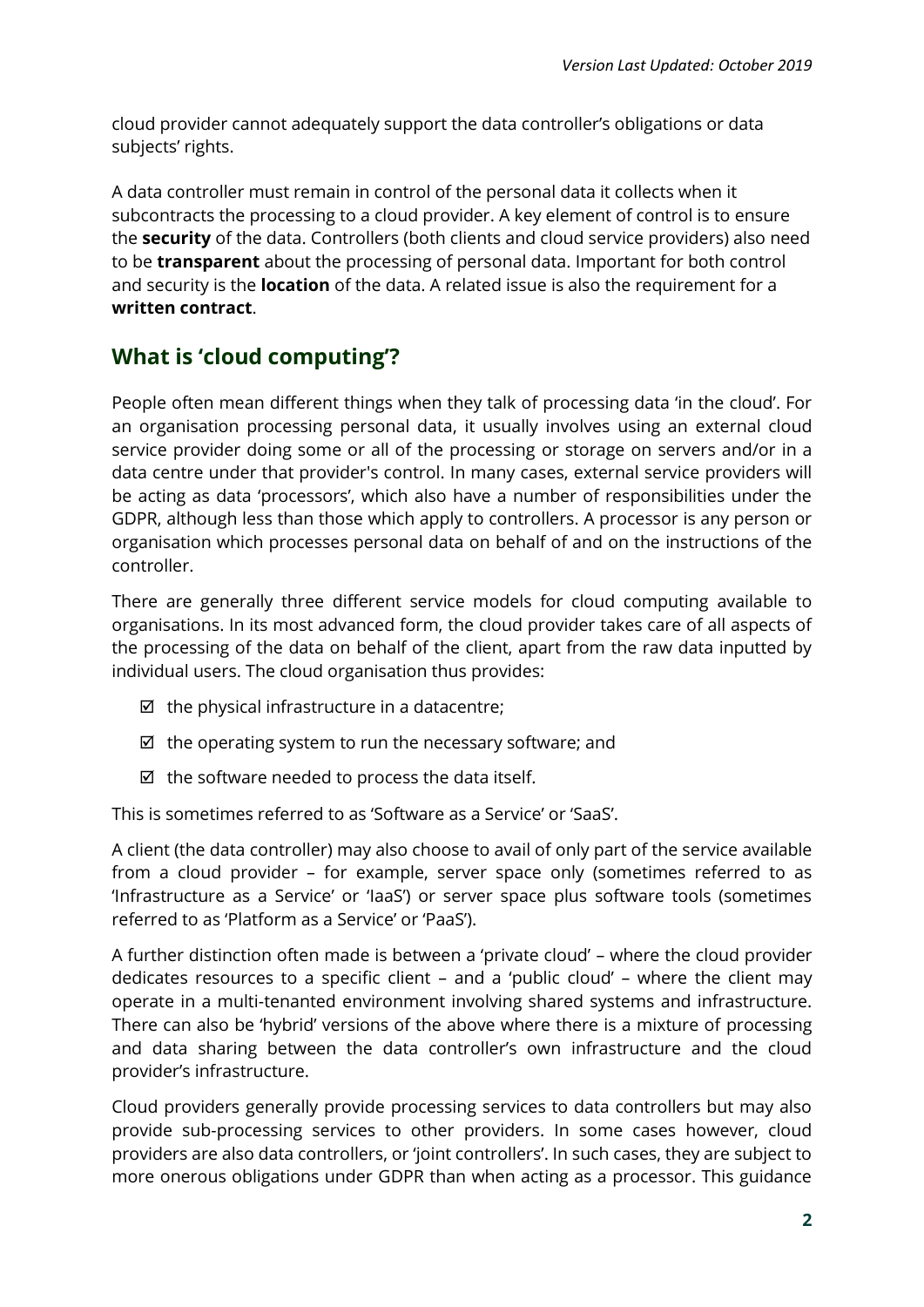primarily addresses cloud providers acting as processors, and the controllers who engage with them.

#### <span id="page-2-0"></span>**What are the security considerations around cloud computing?**

Article 28(1) GDPR necessitates that only processors providing sufficient guarantees to implement appropriate technical and organisational measures may be engaged by a controller. Furthermore, Article 32 GDPR requires that the controller and processor implement appropriate technical and organisational measures to ensure a level of security appropriate to the risk. An approved code of conduct (Article 40 GDPR) or approved certification mechanism (Article 42 GDPR) can be used to supplement compliance with Article 32 GDPR. A controller must therefore be satisfied that personal data will be secure if it is outsourced to a cloud provider.

Security in this context has two main aspects:

- First, the controller must be satisfied that the processor (the cloud provider) will only process the data in accordance with the controller's instructions. This is directly related to the need for a contract between controller and cloud provider.
- Second, the controller must be satisfied that the cloud provider has taken into account the risks presented from accidental or unlawful destruction, loss, alteration, unauthorised disclosure of, or access to personal data transmitted, stored or otherwise processed.

A controller, before considering entrusting personal data to a cloud provider, must be satisfied that the cloud provider's security standards are sufficient and appropriate for the processing of personal data they will undertake on the controller's behalf. The cloud provider should be in a position to give assurances on key issues such as:

- $\boxtimes$  The pseudonymisation and encryption of personal data if required.
- $\boxtimes$  The isolation or separation of a personal data provided by the controller from the cloud provider's other customers' data.
- $\boxtimes$  The ability to ensure the ongoing confidentiality, integrity, availability and resilience of processing systems and services. This encompasses the organisational and technical means, from staff confidentiality requirements to meeting the security requirements of Article 32 GDPR.
- $\boxtimes$  The ability to restore availability and access to personal data in a timely manner in the event of a physical or technical incident.
- $\boxtimes$  A process for regularly testing, assessing and evaluating the effectiveness of technical and organisational measures for ensuring the security of the processing.
- $\boxtimes$  Procedures in the event of a data breach. This will practically mean that an incident response plan is in place and that a binding agreement on breach notification between the processor and controller is made, so that data subjects are not unnecessarily put at risk.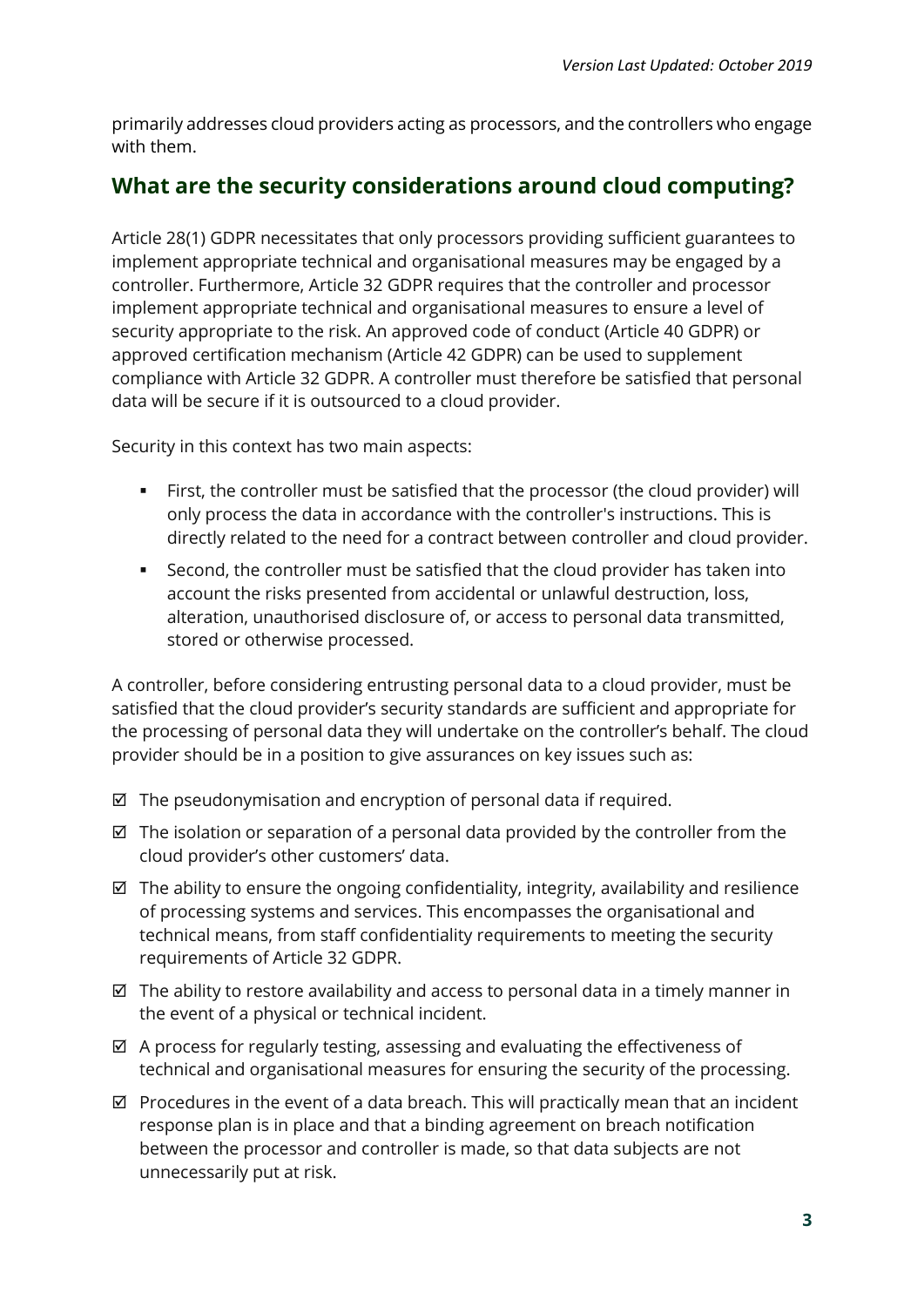$\boxtimes$  A means to delete or return all personal data to the controller when a contract terminates.

A cloud client must seek to assure themselves on the above matters, both in advance of retaining a particular cloud provider and throughout any contractual arrangement entered into. This would typically be achieved by way of a detailed technical analysis incorporating an information security audit questionnaire of the cloud provider and/or any approved code of conduct or certification mechanism provided by the cloud provider as assurance. In some cases it may also necessitate on-site inspection of premises, the way the organisation has implemented their security policy, or audit of particular personal data processing operations or technology usage.

#### <span id="page-3-0"></span>**What are the transparency requirements?**

In order for a controller to understand how a cloud provider can service their processing needs in a GDPR-compliant manner, a high level of transparency is required. This means that the cloud provider must be able to account for its processing operations to the satisfaction of its customers. Controllers should also provide transparent information to data subjects that the processing of their personal data is undertaken with the use of cloud processing services. Transparency is therefore an important element in the decision making of individuals when availing of controller's services.

As noted above, an audit questionnaire may be sufficient in some cases to meet cloud providers obligations under Article 28(3)(h) GDPR, allowing controllers to perform audits of their operations. A key part of this audit will focus on the security arrangements. Note that, as cloud providers will typically provide services to multiple data controllers and have security and confidentiality obligations with each, the extent and detail of what is made available in that audit may be restricted.

Article 30(2) GDPR on record keeping also applies in the case of cloud providers. As part of the accountability requirements of GDPR, this means that a processor should document and be able to make available to a controller the basic information specified.

Under Article 28(2) and 28(4) GDPR cloud providers, as processors, also need to provide their controller's customers with information regarding any sub-processors they engage to provide their services. This means that a controller can review this arrangement under contract terms and allows the controller to object to sub-processing if needed.

Article 28(5) GDPR sets out that a cloud provider as a processor can also avail of approved codes of conduct or approved certification mechanisms to help demonstrate the compliance of elements of their processing. It is important that the nature, scope and context of such codes or certification is clear to controllers so that they can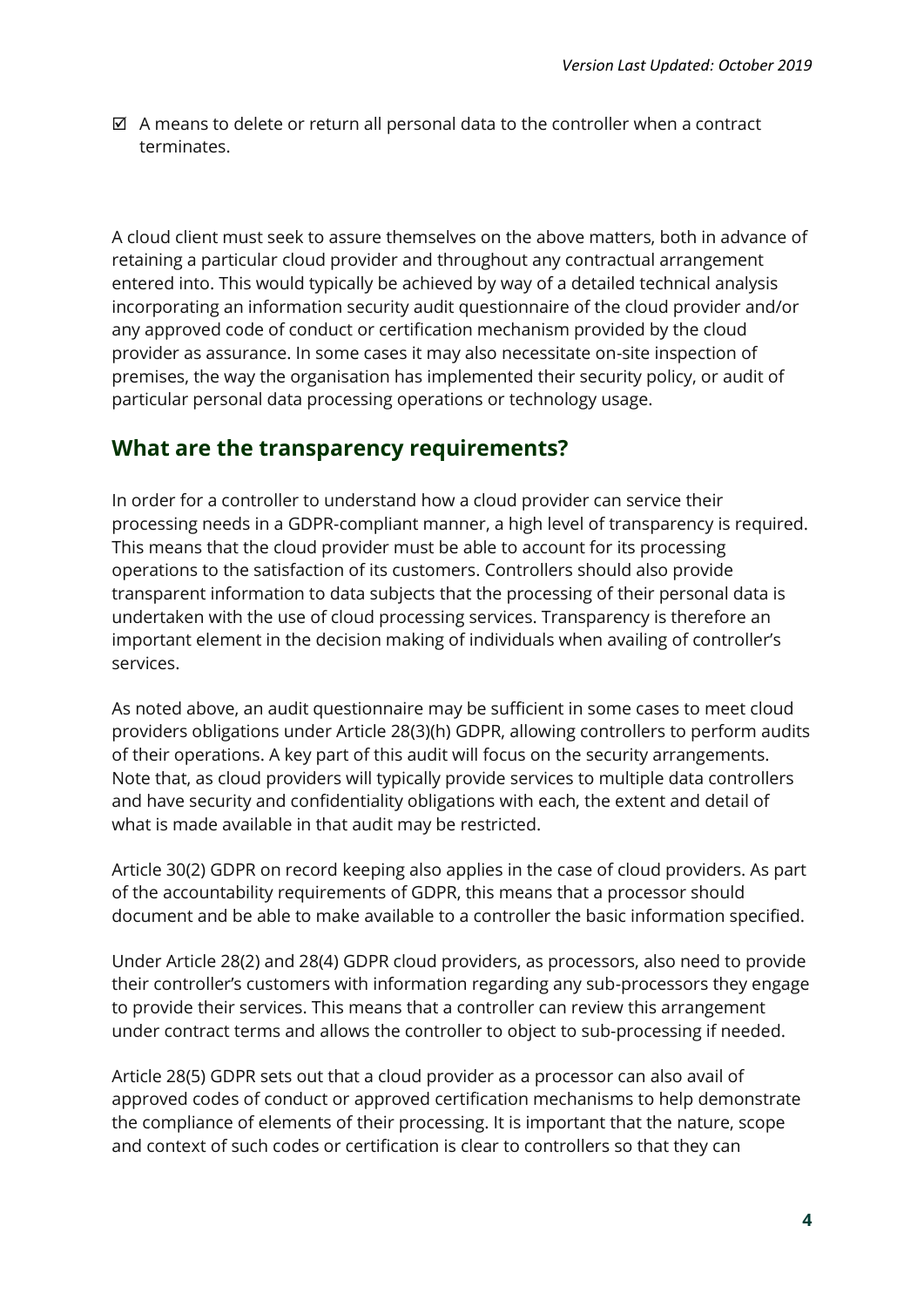adequately understand to what extent it applies to the processing of their personal data, and if it is appropriate to the processing operations that are being contracted.

### <span id="page-4-0"></span>**Does it matter where the data is located?**

Personal data that is held within the European Economic Area (EEA)(EU Member States plus Iceland, Liechtenstein, and Norway) benefits from a common standard of protection laid down at EU level. When data is transferred outside of the EEA, special measures must be taken to ensure that it continues to benefit from adequate protection. The range of options is set out in the DPC's guidance on [international](https://dataprotection.ie/en/organisations/international-transfers)  [transfers.](https://dataprotection.ie/en/organisations/international-transfers) In practice, where a cloud provider is processing personal data outside of the EEA, one of the following mechanisms must be relied upon:

- $\Box$  The data transfer takes place based on an adequacy decision,<sup>1</sup> as specified in Article 45 GDPR
- $\Box$  The data transfer is subject to appropriate safeguards (such as EU approved model contracts) as specified in Article 46 GDPR
- $\Box$  The data transfer is subject to binding corporate rules in accordance with Article 47 GDPR

Where 'model contracts' or 'binding corporate rules' are used, it is important that the protections afforded by these mechanisms also extend to any sub-processors engaged by the cloud provider.

# <span id="page-4-1"></span>**What kind of contract does use of a cloud service require?**

Article 28(3) GDPR requires that processing by a processor is governed by a contract. Furthermore, as noted above, a processor is not to engage another processor without the authorisation of the controller. This means that a controller engaging a cloud provider as a processor retains control over the personal data they are processing, that there are agreed and clear limits to that processing, that the processor is clear on their obligations to the controller and that any limits to responsibility and liability for infringements or breach at the processor (cloud provider) is defined.

The contract should include the key points outlined below:

**.** 

 $\boxtimes$  That the cloud provider – and any sub-processors used by the provider - will only process the data as instructed by the data controller.

<sup>&</sup>lt;sup>1</sup> See European Commission, Adequacy Decisions, [https://ec.europa.eu/info/law/law-topic/data](https://ec.europa.eu/info/law/law-topic/data-protection/data-transfers-outside-eu/adequacy-protection-personal-data-non-eu-countries_en)[protection/data-transfers-outside-eu/adequacy-protection-personal-data-non-eu-countries\\_en](https://ec.europa.eu/info/law/law-topic/data-protection/data-transfers-outside-eu/adequacy-protection-personal-data-non-eu-countries_en)